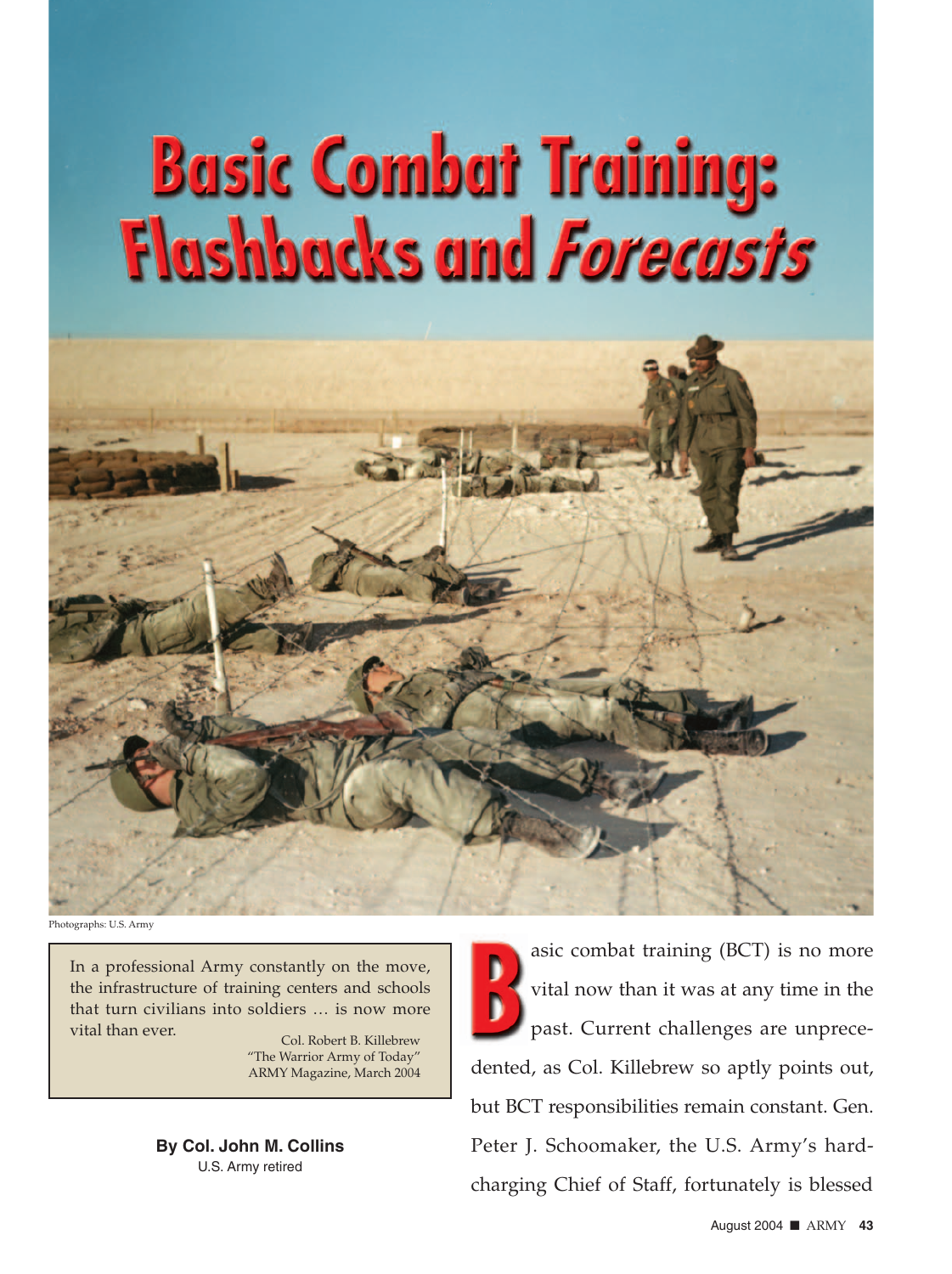Basic trainees drilling in their first week at Fort Richardson, Alaska, in 1954.

with a solid training base, whereas predecessors during the "bad old days" before and during the Vietnam War turned civilians into soldiers by accident rather than design. This brief flashback tells why that happened and what present day policymakers must do to keep it from happening to our over-committed warrior Army in the midst of momentous transition.

BCT companies that lack superlative cadres and resources make no more sense than elementary schools with inferior instructors. Rookies should look right down the barrel at the best the Army has from the moment they set foot on government property. They not only deserve professional troop leaders, precision, efficiency and bullwhip discipline, but are disappointed if realities and expectations fail to match, as former recruits will confirm.

Favorable first impressions are crucially important, because military slums and substandard sergeants sour idealistic young men the day they don uniforms. Poorly informed policymakers and priority-setters in the Pentagon, far removed from related realities, nevertheless exposed neophytes to such deplorable conditions that hordes of high-quality recruits adopted "Include me out" as their implicit motto during the "bad old days" in the 1950s and 1960s.

Hingeless furnace room doors, hanging ajar, creaked crazily with each errant breeze. Soot-stained paint peeled in great strips from rickety frame buildings, pocked with broken windows that wore rusty, torn screens. Waist-high weeds half-hid a faded sign, which faintly proclaimed "Courts and Boards." Stairways, splintered by countless abrasive boots, sagged drunkenly. Prehistoric plumbing clung precariously to latrine walls adorned with high-water marks from overflowing commodes. Pathetic flower-

*COL. JOHN M. COLLINS, USA Ret., joined the Army as a private in 1942 and retired as a colonel in 1972 after wartime service in Europe, Korea and Vietnam. He was senior specialist in national defense at the Congressional Research Service from 1972 until 1996 and has been a Distinguished Visiting Research Fellow at National Defense University ever since. He has written 12 books about military matters.*





At Fort Dix, N.J., a drill sergeant puts a trainee through his paces in 1972.

beds and rocks that needed new coats of whitewash made the scene even more depressing.

Those words do not portray Virginia City, Nev., after the Comstock Lode petered out. Instead, they depict the U.S. Army Training Center (US-ATC) at Fort Dix, N.J., in 1956. That benighted installation, which then served New York, New England, New Jersey and other parts of the United States, was abysmally unprepared to accomplish its assigned missions for many fundamental reasons, of which rotting infrastructure perhaps was least important.

Regular Army (RA) officers shunned the repetitious drudgery of basic training like a pestilence in the mid-1950s because such postings were professional kisses of death during those dismal days. RA ranks within the 2nd Training Regiment at Fort Dix boasted just one colonel, one lieutenant colonel, a first lieutenant and three shave-

tails. The remainder were reserves on extended active duty, whereas nearly all 82nd Airborne Division officers were Regulars during that day and age.

Discards near the end of lackluster careers commanded each training battalion. One rum-soaked recluse sowed magnificent shade trees with blocks of salt to eliminate leaf-raking chores come autumn. A second gem, president of a special court, imposed light sentences on incorrigibles from Hell's Kitchen because they had never been Boy Scouts. Another melancholy light colonel committed suicide.

"Senior" second lieutenants commanded most training companies, where life was an endless nightmare for three or four frazzled noncoms, who commonly shepherded 200 recruits 18 to 20 hours a day. Similar ratios pertained across the country—66 to one, for example, at Fort Ord, Calif. At least one of those sleepwalking NCOs usually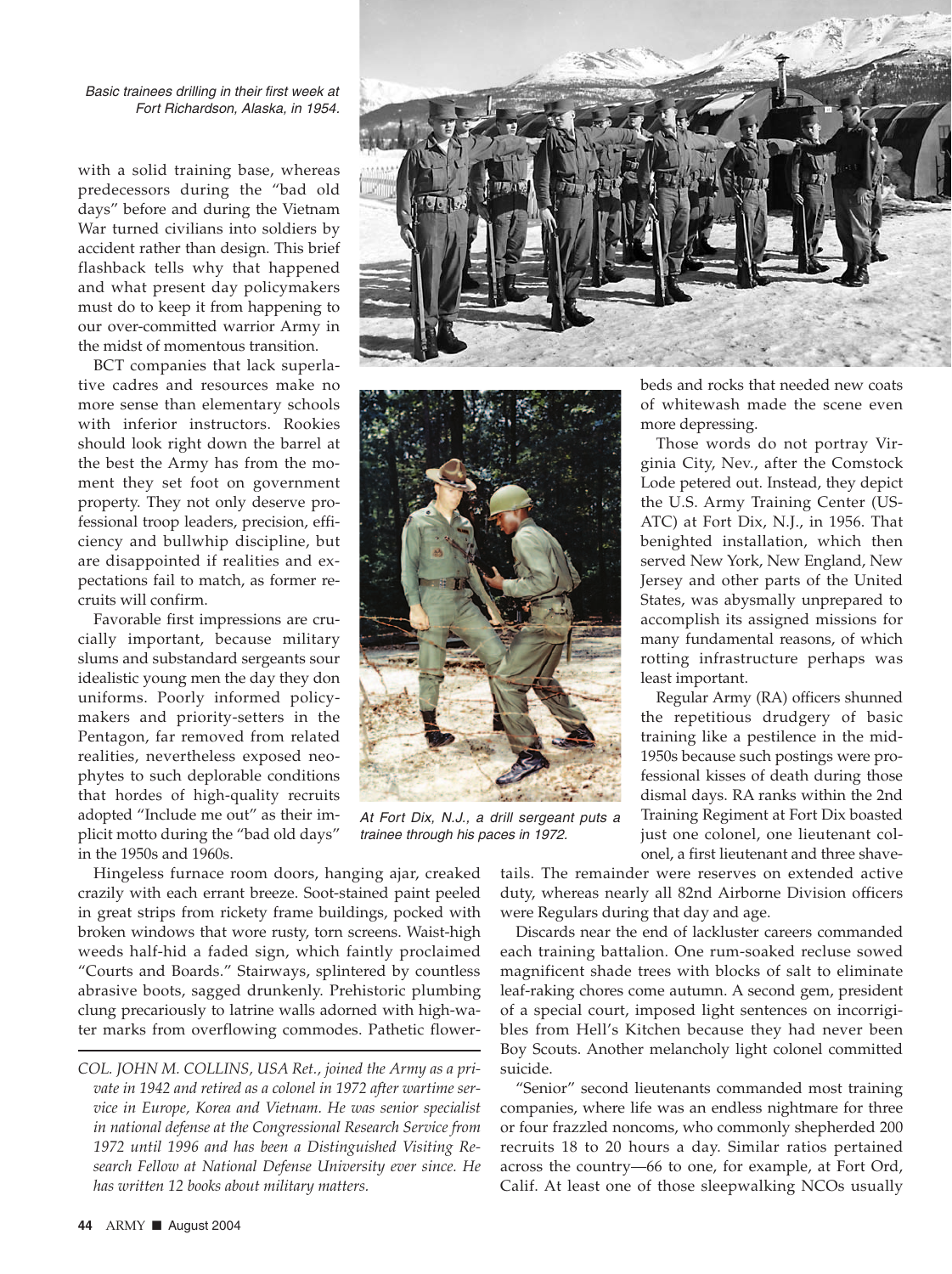was a private first class or a private fresh from basic combat training and advanced individual training, which, taken together, totaled just 16 weeks.

Company commanders screened incoming recruits to identify acting NCOs who could help get trainees into the right uniform with the right equipment at the right time. That hit-or-miss proposition lacked objective selection standards or any systematic way to channel latent leadership. Harold Carter, the world's third-ranking heavyweight fist-fighter in 1956, was a better-than-average platoon guide; no one ever stepped out of line. Even so, Carter and his cohorts, replete with NCO armbands, were poor substitutes for legitimate noncoms.

Dispirited cadremen shook recruits out of the sack in the darkness before first call, marched them from barracks to field, stood idle for hours in chilling rain or broiling sun while regimental committees conducted formal training, then marched them home again. Only on Saturdays and after retreat, when committee members scurried for hearth and home, did their thankless work begin in the barracks: teaching, guiding, counseling and supervising. "OK, men, give me your undivided attention. This is how you mop a floor, swab a latrine, make a bunk, stow belongings, police the area, scrub webbing, burnish brass, blouse trousers, spit shine shoes, fall in and fall out, stay in step, field strip rifles, perform the manual of arms, roll horseshoe packs, inflate air mattresses, puncture blisters, sterilize water, clean mess kits, stand inspection and stand guard."

Time off was infeasible, except briefly between training cycles that were as monotonous as metronomes. Indistinguishable days blended into each other until the comatose cadre lost track of time. Cumulative exhaustion turned dedicated noncoms into zombies, while less conscientious associates quit in place. Sharp-tongued sergeants, who forgot that the stream of identical questions was as fresh as an Alpine spring to each crop of greenhorns, displayed less patience than a karate chop.

Pampered teenage patricians, who found the Reserve Forces Act of 1955 a slick way to avoid the draft, simultaneously lived a sheltered life in brand new barracks on a cloistered part of the post. Those fortunate few, who spent six months in special units not affiliated with the active Army, were diapered and breast-fed by a full complement of genuine noncommissioned officers hand-picked for "outstanding leadership and personality characteristics, demonstrated proficiency in assigned duties, physical, mental and moral qualities of a high order, and a well-groomed appearance." Those stalwarts allegedly were drawn "from overstrengths presently at training installations," according to poorly informed U.S. Continental Army Com-



A drill sergeant shows a soldier how to adjust the sling of an M-14 rifle in 1965.

mand (CONARC) pamphleteers.

Army Chief of Staff Gen. Maxwell D. Taylor visited Fort Dix during that period to inspect basic training and determine problems firsthand. Regimental and battalion officers, at the post commander's behest, trucked red-helmeted cadre from site to site to project an affluent appearance.

Training remained a farce after he left because, when the great man asked piercing, forthright questions, neither the "can do" regimental commander nor any of his commissioned subordinates had enough guts to say, "We're woefully understrength and starved for essential resources



A private learns the M-14 rifle's proper firing position at Fort Bliss, Texas, in 1968.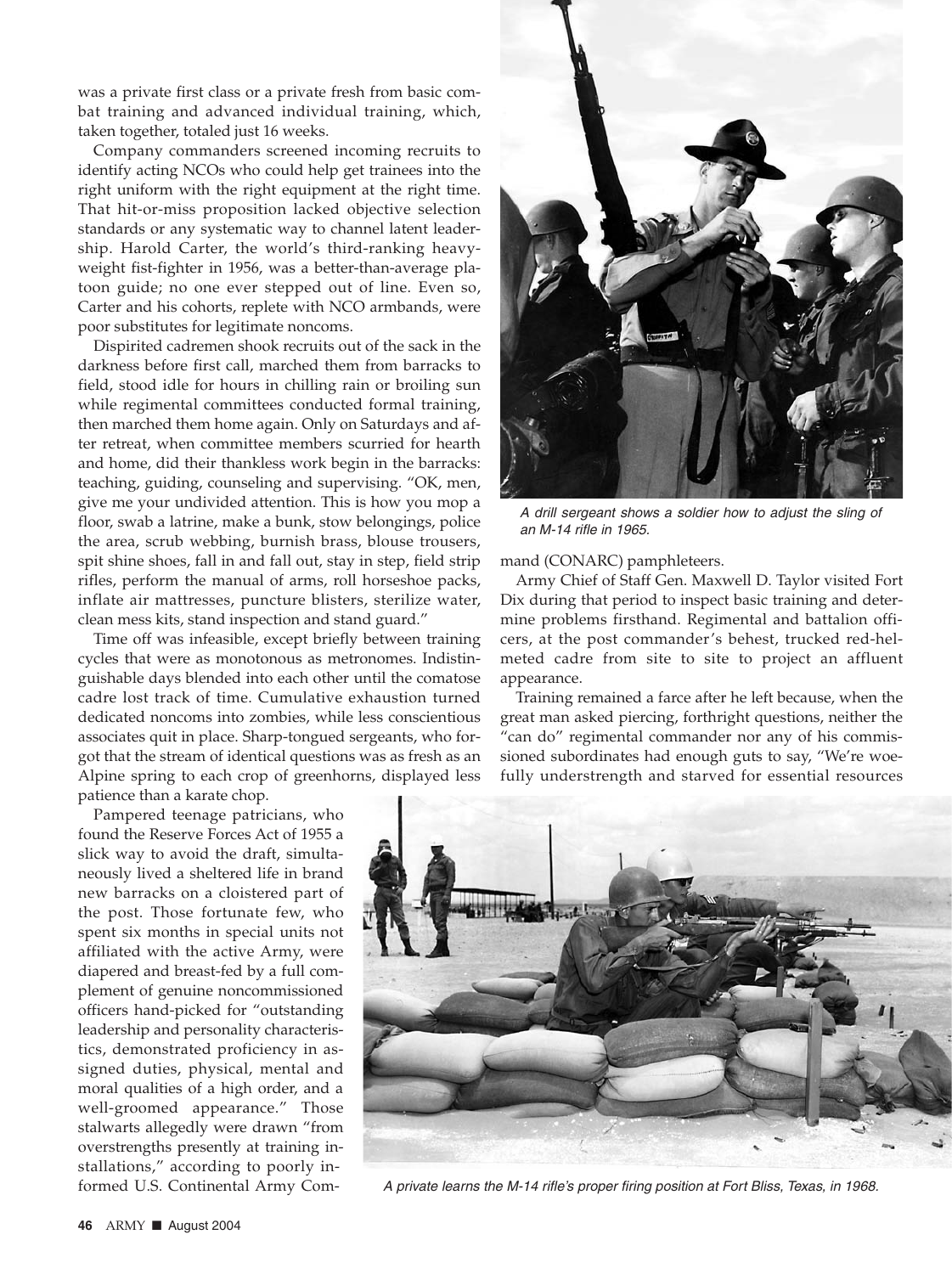while Reserve Forces Act dilettantes wallow in wealth."

Perceptive Under Secretary of the Army Stephen Ailes, who viewed counterproductive results from his lofty perch in the Pentagon, instigated several cultural revolutions that gave the Army a better handle on quality control at basic combat training centers beginning in 1963:

■ First, he directed CONARC to standardize all seven installations (Forts Dix, Gordon, Jackson, Knox, Leonard Wood, Ord and Polk).

■ Officer promotion boards in the Pentagon put U.S. Army Training Center assignments on a par with tactical troop duty.

■ USATC priorities catapulted into second place, "just below first-line major overseas units and on-site air defense units" in the United States.

■ Training platoons, companies, battalions and brigades were to be filled only "by officers of the grade specified in the table of distribution."

■ The limit on second lieutenants dropped from "as many as twothirds" to no more than 25 percent.

■ The CONARC staff briefed every senior officer en route to a BCT billet. Majors and below attended orientations that lasted two weeks.

Red-faced Army leaders, whose predecessors had been training troops since 1775, swallowed their pride and, despite categorical denials, plagiarized U.S. Marine Corps manuals. Basic training centers assumed the air of genteel boot camps, with pseudo-Marine techniques and standards. Drill sergeants, resplendent with distinctive insignia and cocky pre-World War II "old Army" campaign hats, looked suspiciously like Marine martinets.

Each training company received an even dozen of those dandies, three per platoon. Beer bellies were taboo. Selectees, none over age 39, had to be physically fit, mentally awake and morally straight, with saber-sharp military bearing and at least 15 months retainability. E-4s were eligible only if in promotable status. Pentagon-level personnel managers looked for prospects across the United States and told overseas commands to report outstanding NCOs who soon would rotate home.

Third Army concocted a highly competitive, five-week drill sergeant course that stressed fundamentals of troop handling and basic training skills. Graduates had to average 70 percent or better on academic exams and score at least 300 points on the physical fitness test. A quarter of the pilot class washed out, but 71 go-getters graduated at Fort Jackson, S.C., on July 27, 1964.

Three Army officers next converged on the U.S. Marine

Corps Recruit Training Depot at Parris Island, S.C., for a detailed briefing on aims and operations, with special attention to "that portion of Marine instruction which ... instills *esprit*." The Honorable Stephen Ailes, newly anointed as Secretary of the Army, viewed the results in October 1964 along with Third Army's commanding general, CON-ARC's Deputy Chief of Staff for Individual Training, and the acting Chief of Information.

That full dress rehearsal properly impressed those dignitaries but, to make doubly sure, 10 drill sergeants subsequently attended finishing school at Parris Island with instructions to absorb Marine Corps expertise in smart appearance, discipline, physical training and marksmanship (the last stipulation probably made Medal of Honor recipient Sgt. Alvin York, a peerless Army sharpshooter, squirm in his grave). Competition with 73 classmates was so keen that the group average was the highest in three years. Ten more guinea pigs graduated in March 1965 and, like the pathfinders, became instructors at Army drill sergeant schools, which soon blossomed at every basic train-

ing center except Fort Gordon, Ga., Fort Lewis, Wash., and Fort McClellan, Ala.

Drill sergeants, in the true tradition of noncommissioned leadership, prepared lesson plans, arranged for training aids, pitched 232 hours of formal instruction and contributed expertise during 120 additional hours. They scheduled and conducted make-up classes, maintained trainee records, monitored performance, evaluated pro-



A drill sergeant watches as trainees perform rifle drills in 1969.



Stephen Ailes, Secretary of the Army in 1964.